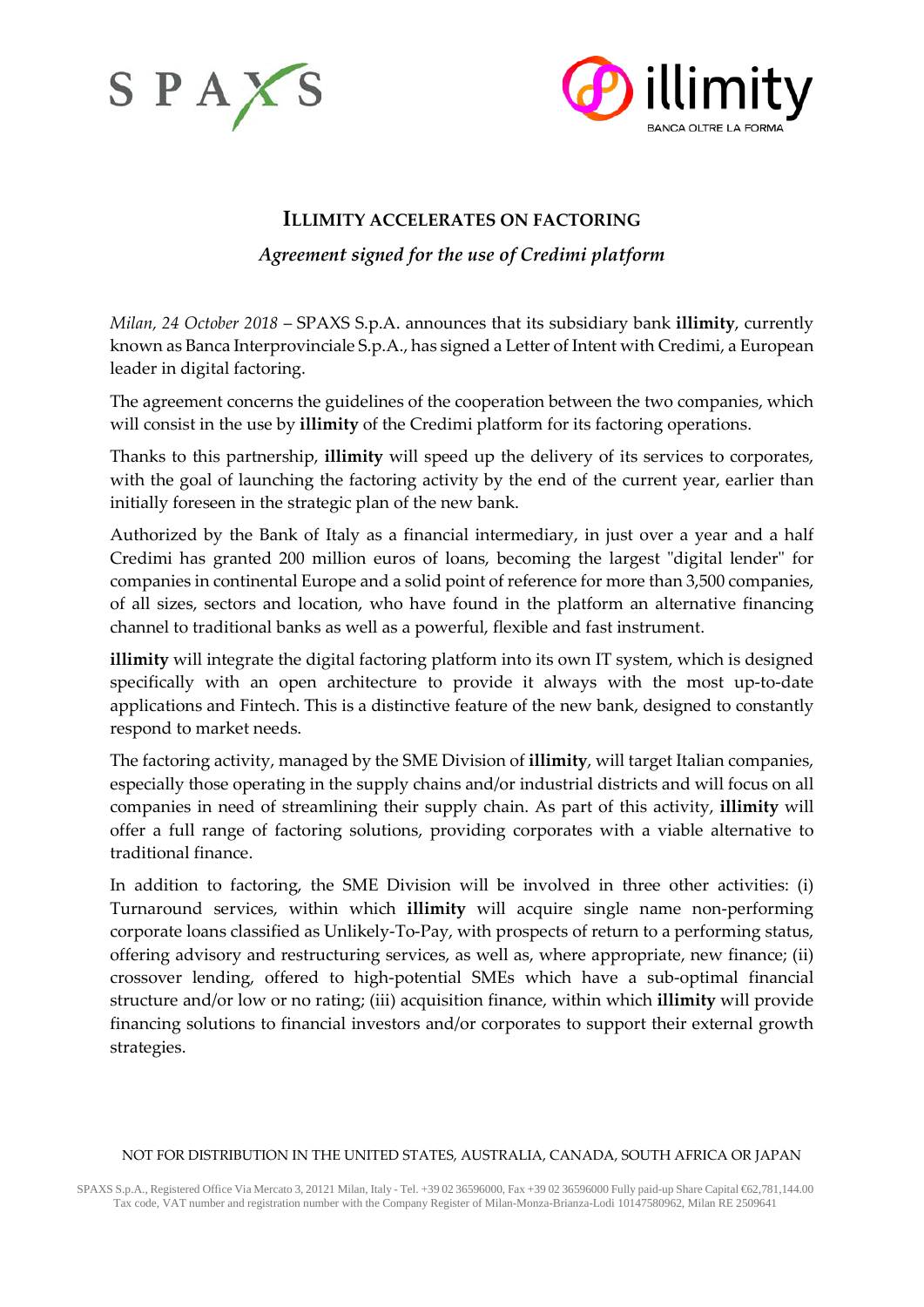



# **Enrico Maria Fagioli Marzocchi**, Head of SME Division, said:

*"We are particularly satisfied to be able to work with a fintech company as advanced and innovative as Credimi. This agreement allows us to bring forward the launch of our operations in the factoring segment, initially envisaged in the first half of 2019 in the strategic plan, with a digital platform at the forefront of the factoring sector. Our business will be mainly focused on industrial districts, backbone of the Italian entrepreneurial system, thus contributing to the development of all the enterprises part of the district value chain."*

## **Ignazio Rocco Torrepadula**, Founder and CEO of Credimi, said:

*"We are about to close the second year of Credimi's business, which has been extremely positive, by tripling volumes, thanks to a range of factoring solutions that is increasingly diversified and easily accessible by Credimi.com. Italian companies are demonstrating a speed of adoption which is the highest in Europe, and an increasing propensity to incorporate innovative players and solutions. It is precisely for this reason that we are very pleased to start working with illimity, a new-generation bank with an exciting project, which shares with us the goal of increasing the quality and accessibility of financing tools at the service of business growth."*

\*\*\*

For further information:

*Investor Relations SPAXS S.p.A.* Silvia Benzi +39 349.7846537 [silvia.benzi@spaxs.it](mailto:silvia.benzi@spaxs.it)

*Press office: Ad Hoc Communication Advisors* Mario Pellegatta +39 335.303624 [mario.pellegatta@ahca.it](mailto:mario.pellegatta@ahca.it) Sara Balzarotti +39 335.1415584 [sara.balzarotti@ahca.it](mailto:sara.balzarotti@ahca.it)

*Nomad: Banca IMI S.p.A.* spaxs-nomad@bancaimi.com

*Credimi* Gianmarco Molinari +39 338 2247153 gianmarco.molinari@credimi.com

### NOT FOR DISTRIBUTION IN THE UNITED STATES, AUSTRALIA, CANADA, SOUTH AFRICA OR JAPAN

SPAXS S.p.A., Registered Office Via Mercato 3, 20121 Milan, Italy - Tel. +39 02 36596000, Fax +39 02 36596000 Fully paid-up Share Capital €62,781,144.00 Tax code, VAT number and registration number with the Company Register of Milan-Monza-Brianza-Lodi 10147580962, Milan RE 2509641